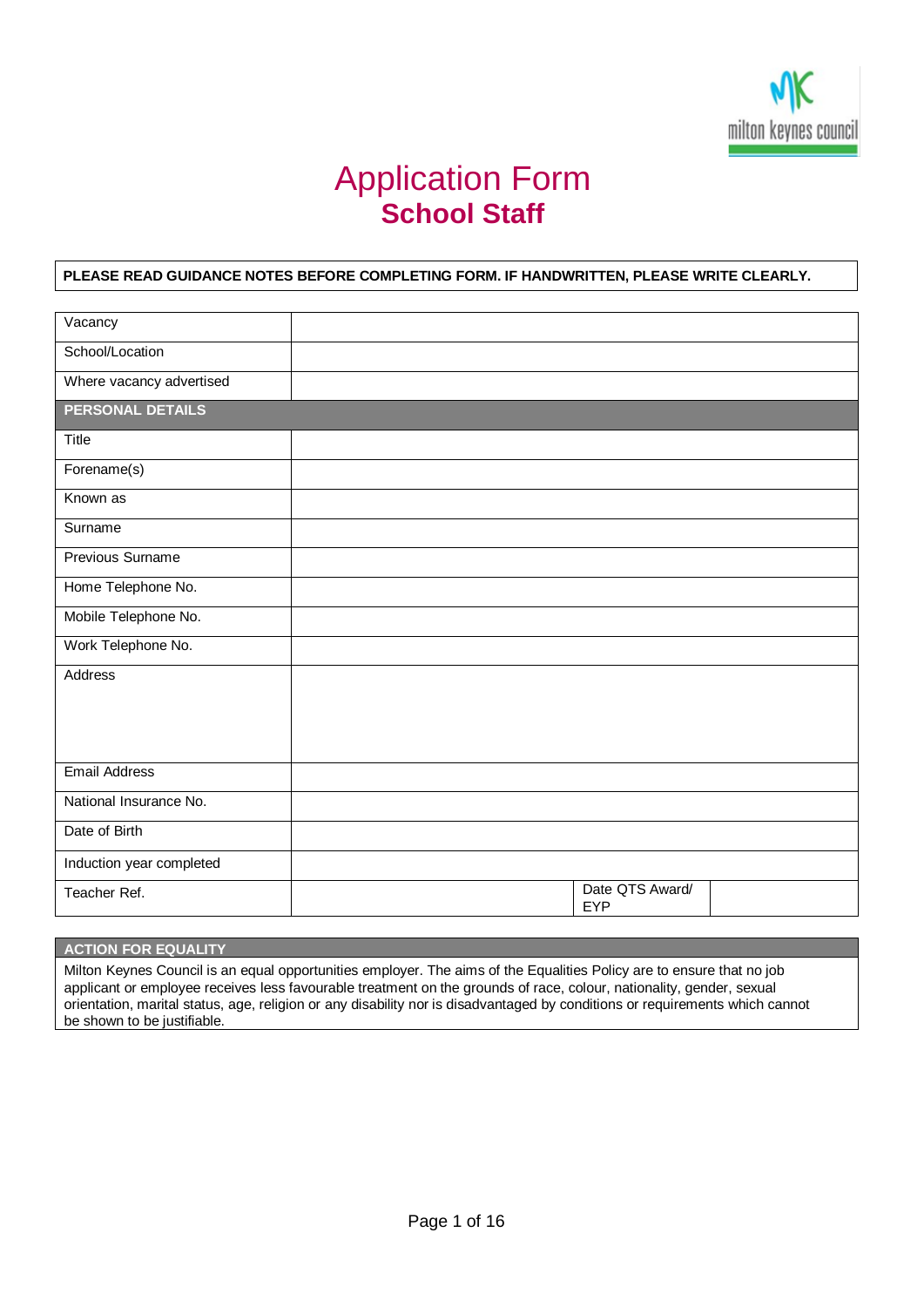| <b>CURRENT OR LAST EMPLOYER</b>                |                                                                                                                             |           |           |
|------------------------------------------------|-----------------------------------------------------------------------------------------------------------------------------|-----------|-----------|
| School/Employer Name                           |                                                                                                                             |           |           |
| Local Authority                                |                                                                                                                             |           |           |
| Job Title                                      |                                                                                                                             |           |           |
| Employer's Address<br>(incl. postcode)         |                                                                                                                             |           |           |
| Telephone                                      | School Type                                                                                                                 |           |           |
| <b>Start Date</b>                              | <b>End Date</b>                                                                                                             |           |           |
| Salary                                         | Number on roll                                                                                                              |           |           |
| Qualified or Unqualified                       | <b>Hours Worked</b>                                                                                                         | Full-time | Part time |
| Reason for Leaving                             |                                                                                                                             |           |           |
| Please give a brief summary of<br>duties       |                                                                                                                             |           |           |
| When would you be available for<br>employment? |                                                                                                                             |           |           |
| PREVIOUS TEACHING EMPLOYMENT                   |                                                                                                                             |           |           |
| separate sheet if necessary.                   | Please list all posts, starting with the most recent post held and account for any gaps in employment. Please continue on a |           |           |
| 1 Local Authority                              |                                                                                                                             |           |           |
| Name of School                                 |                                                                                                                             |           |           |
| Job Title                                      |                                                                                                                             |           |           |
| Please give a brief summary of<br>duties       |                                                                                                                             |           |           |
| From                                           | To                                                                                                                          |           |           |
| Number on roll                                 | Qualified or Unqualified                                                                                                    |           |           |
| School Type                                    | Hours Worked                                                                                                                | Full-time | Part time |
| Reason for leaving                             |                                                                                                                             |           |           |
| 2 Local Authority                              |                                                                                                                             |           |           |
| Name of School                                 |                                                                                                                             |           |           |
| Job Title                                      |                                                                                                                             |           |           |
| Please give a brief summary of<br>duties       |                                                                                                                             |           |           |
| From                                           | To                                                                                                                          |           |           |
| Number on roll                                 | Qualified or Unqualified                                                                                                    |           |           |
| School Type                                    | <b>Hours Worked</b>                                                                                                         | Full-time | Part time |
| Reason for leaving                             |                                                                                                                             |           |           |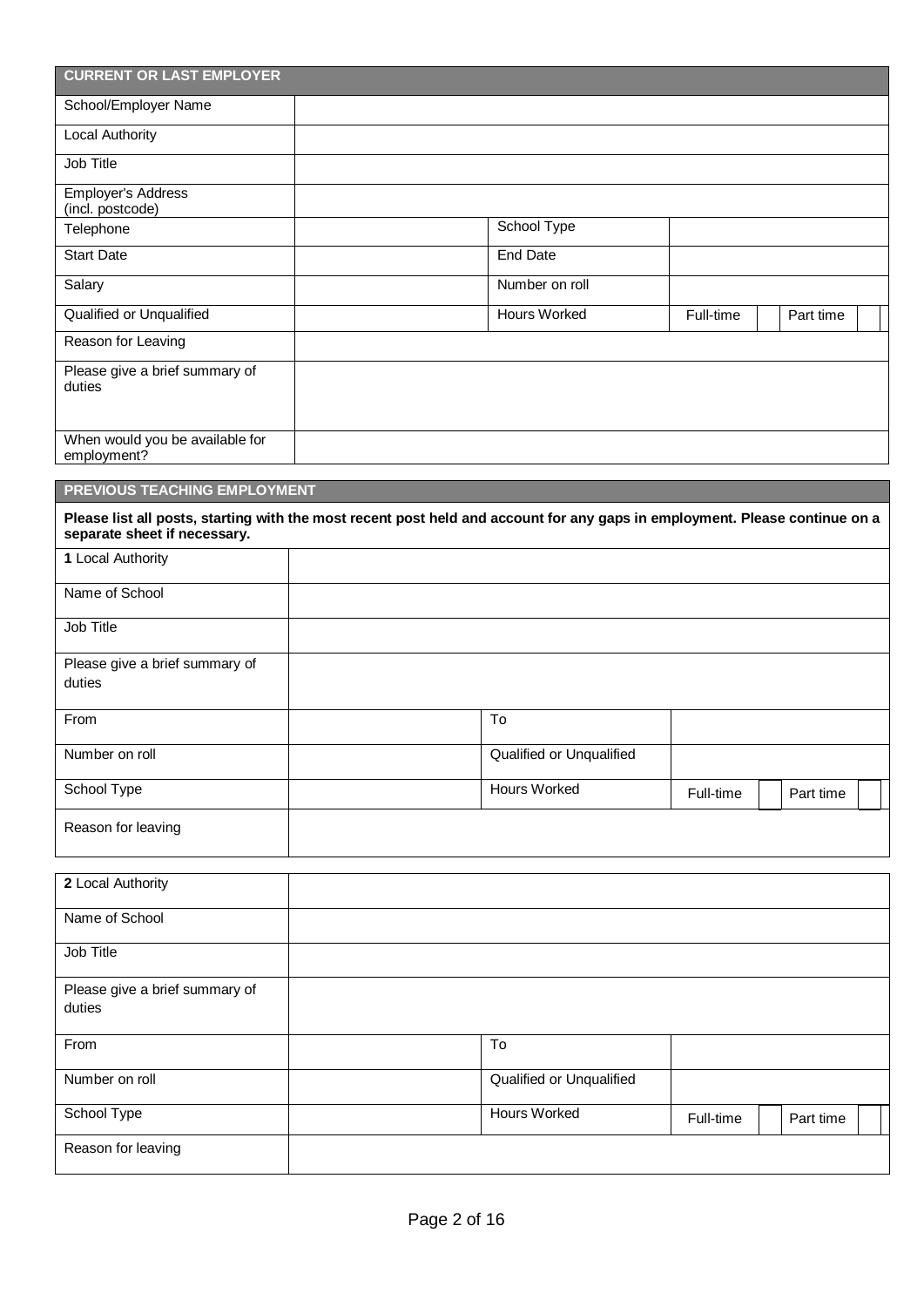| 3 Local Authority                        |                          |           |           |
|------------------------------------------|--------------------------|-----------|-----------|
| Name of School                           |                          |           |           |
| Job Title                                |                          |           |           |
| Please give a brief summary of<br>duties |                          |           |           |
| From                                     | To                       |           |           |
| Number on roll                           | Qualified or Unqualified |           |           |
| School Type                              | <b>Hours Worked</b>      | Full-time | Part time |
| Reason for leaving                       |                          |           |           |

| 4 Local Authority                        |                          |           |           |
|------------------------------------------|--------------------------|-----------|-----------|
| Name of School                           |                          |           |           |
| Job Title                                |                          |           |           |
| Please give a brief summary of<br>duties |                          |           |           |
| From                                     | To                       |           |           |
| Number on roll                           | Qualified or Unqualified |           |           |
| School Type                              | <b>Hours Worked</b>      | Full-time | Part time |
| Reason for leaving                       |                          |           |           |
|                                          |                          |           |           |

| 5 Local Authority                        |                          |           |           |
|------------------------------------------|--------------------------|-----------|-----------|
| Name of School                           |                          |           |           |
| Job Title                                |                          |           |           |
| Please give a brief summary of<br>duties |                          |           |           |
| From                                     | To                       |           |           |
| Number on roll                           | Qualified or Unqualified |           |           |
| School Type                              | Hours Worked             | Full-time | Part time |
| Reason for leaving                       |                          |           |           |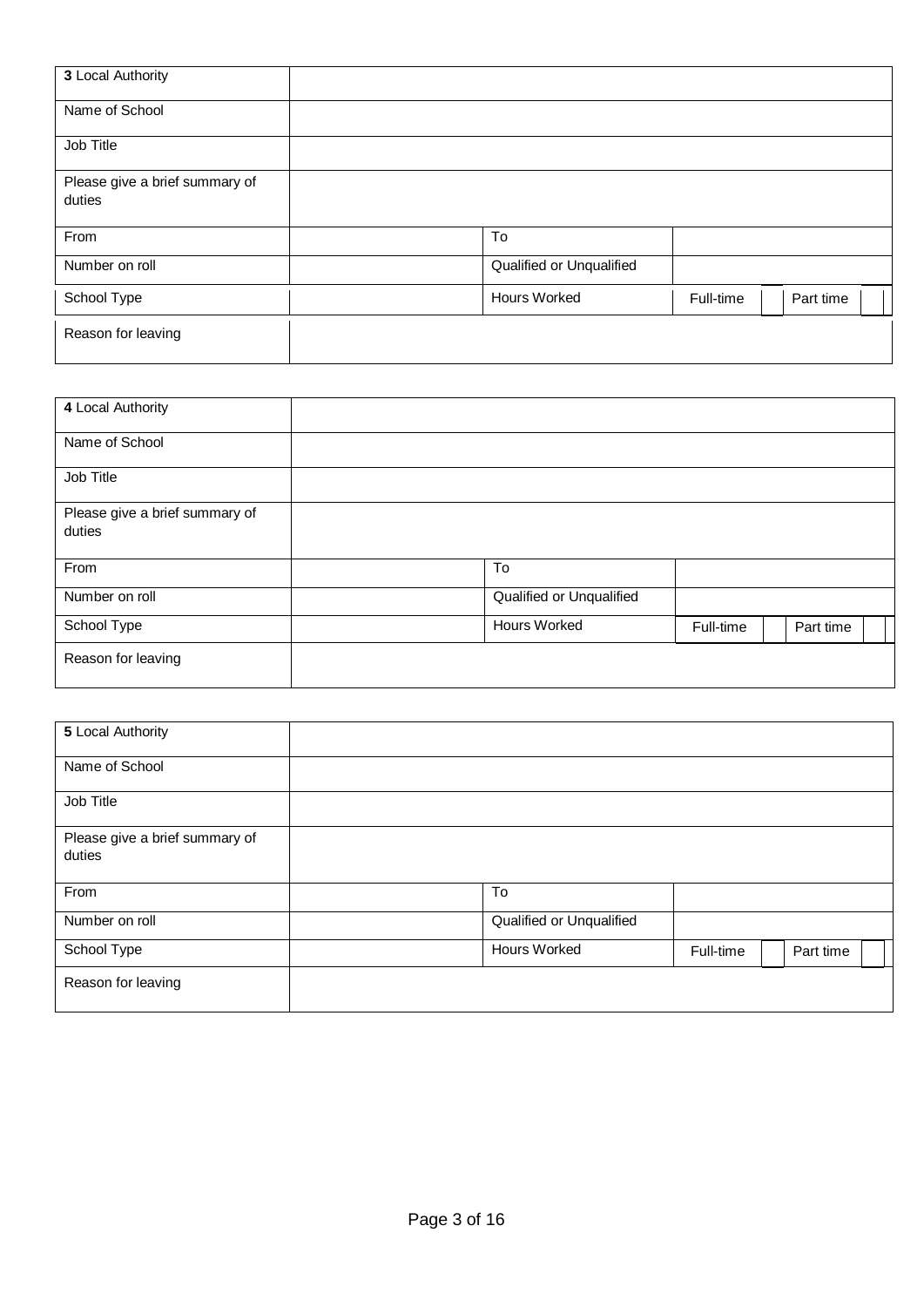# **PREVIOUS NON - TEACHING EMPLOYMENT, INCLUDING VOLUNTARY WORK**

| on a separate sheet if necessary.        | Please list all posts, starting with the most recent post held and account for any gaps in employment. Please continue |  |
|------------------------------------------|------------------------------------------------------------------------------------------------------------------------|--|
| 1. Name of Employer                      |                                                                                                                        |  |
| Job Title                                |                                                                                                                        |  |
| From                                     | To                                                                                                                     |  |
| Reason for Leaving                       |                                                                                                                        |  |
| Please give a brief summary of<br>duties |                                                                                                                        |  |

| 2. Name of Employer                      |    |  |
|------------------------------------------|----|--|
| Job Title                                |    |  |
| From                                     | To |  |
| Reason for Leaving                       |    |  |
| Please give a brief summary of<br>duties |    |  |

| 3. Name of Employer                      |    |  |
|------------------------------------------|----|--|
| Job Title                                |    |  |
| From                                     | To |  |
| Reason for Leaving                       |    |  |
| Please give a brief summary of<br>duties |    |  |

| 4. Name of Employer                      |    |  |
|------------------------------------------|----|--|
| Job Title                                |    |  |
| From                                     | To |  |
| Reason for Leaving                       |    |  |
| Please give a brief summary of<br>duties |    |  |

| 5. Name of Employer                      |    |  |
|------------------------------------------|----|--|
| Job Title                                |    |  |
| From                                     | To |  |
| Reason for Leaving                       |    |  |
| Please give a brief summary of<br>duties |    |  |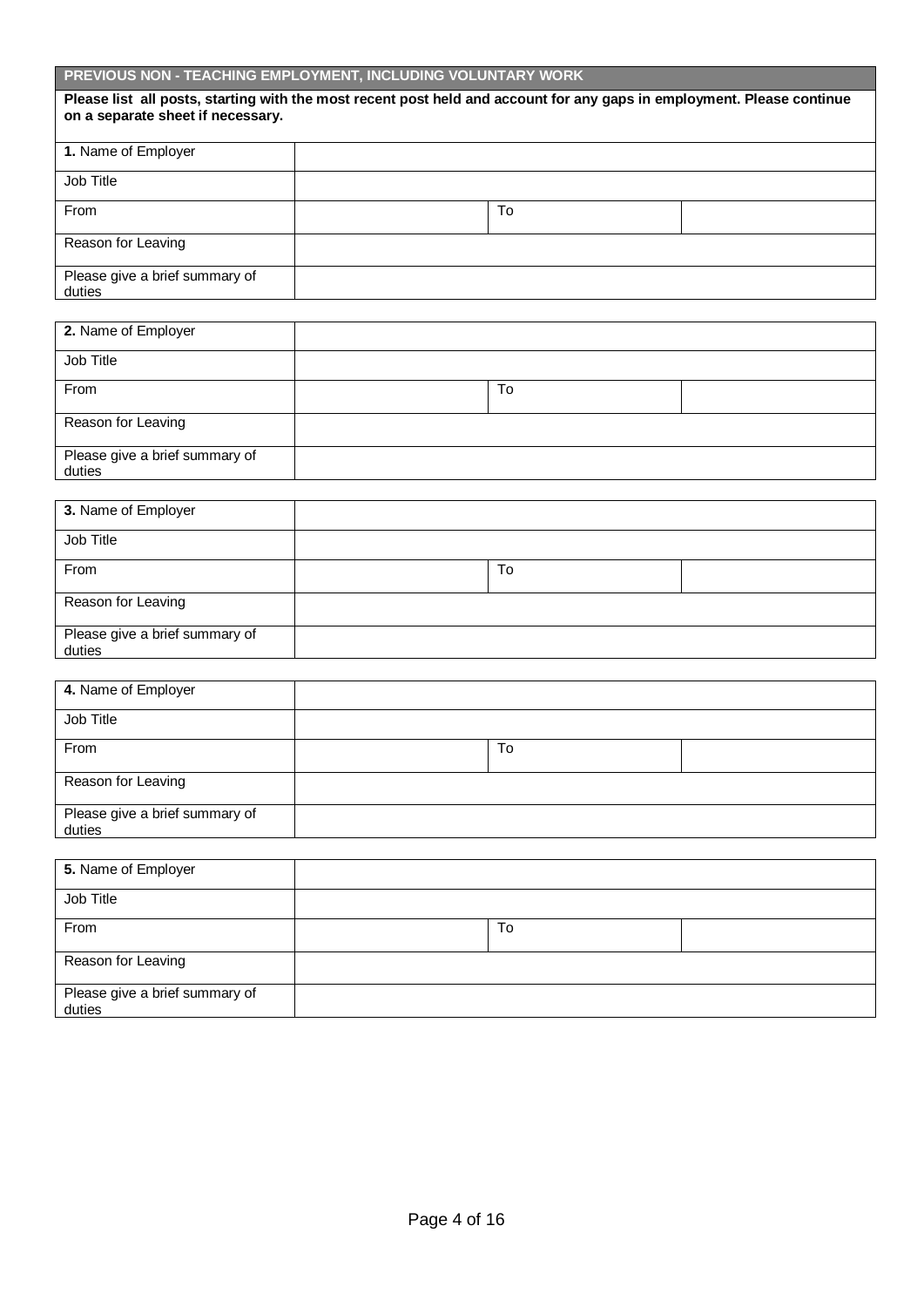| <b>EDUCATION</b>                                                                                                                             |                 |                                                      |                      |  |
|----------------------------------------------------------------------------------------------------------------------------------------------|-----------------|------------------------------------------------------|----------------------|--|
| List all education establishments attended since age 11.<br>You will be required to provide evidence of qualifications essential to the role |                 |                                                      |                      |  |
| <b>School / College / University</b>                                                                                                         | Dates From - To | <b>Examinations, Awards, Subjects</b><br>and Results | <b>Awarding Body</b> |  |
|                                                                                                                                              |                 |                                                      |                      |  |
|                                                                                                                                              |                 |                                                      |                      |  |
|                                                                                                                                              |                 |                                                      |                      |  |
|                                                                                                                                              |                 |                                                      |                      |  |
|                                                                                                                                              |                 |                                                      |                      |  |
|                                                                                                                                              |                 |                                                      |                      |  |
|                                                                                                                                              |                 |                                                      |                      |  |
|                                                                                                                                              |                 |                                                      |                      |  |
|                                                                                                                                              |                 |                                                      |                      |  |
|                                                                                                                                              |                 |                                                      |                      |  |
|                                                                                                                                              |                 |                                                      |                      |  |
|                                                                                                                                              |                 |                                                      |                      |  |
|                                                                                                                                              |                 |                                                      |                      |  |
|                                                                                                                                              |                 |                                                      |                      |  |
|                                                                                                                                              |                 |                                                      |                      |  |
|                                                                                                                                              |                 |                                                      |                      |  |

| <b>JOB RELATED TRAINING / CPD</b>                                                                                   |                 |          |  |
|---------------------------------------------------------------------------------------------------------------------|-----------------|----------|--|
| List all relevant training attended.<br>You will be required to provide evidence of training essential to the role. |                 |          |  |
| <b>Course Title</b>                                                                                                 | Dates From - To | Provider |  |
|                                                                                                                     |                 |          |  |
|                                                                                                                     |                 |          |  |
|                                                                                                                     |                 |          |  |
|                                                                                                                     |                 |          |  |
|                                                                                                                     |                 |          |  |
|                                                                                                                     |                 |          |  |
|                                                                                                                     |                 |          |  |
|                                                                                                                     |                 |          |  |
|                                                                                                                     |                 |          |  |
|                                                                                                                     |                 |          |  |
|                                                                                                                     |                 |          |  |
|                                                                                                                     |                 |          |  |
|                                                                                                                     |                 |          |  |
|                                                                                                                     |                 |          |  |
|                                                                                                                     |                 |          |  |
|                                                                                                                     |                 |          |  |
|                                                                                                                     |                 |          |  |
|                                                                                                                     |                 |          |  |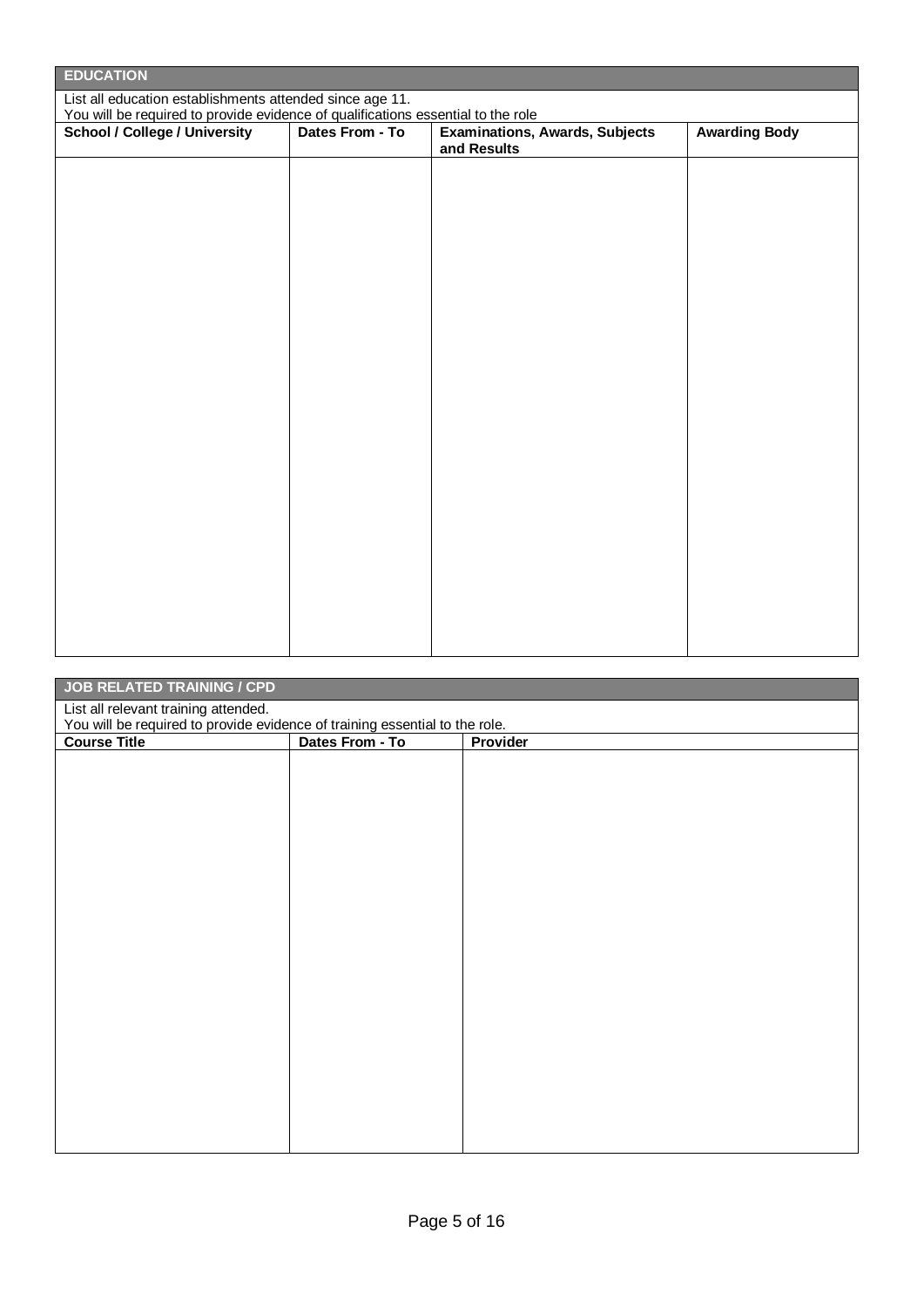Drawing upon your experience, skills, abilities and qualifications, you must demonstrate their relevance to the job that you have applied for. Use the job profile and person specification as a guide and be sure to demonstrate your ability to do the job where you can. You must also explain why you are applying for the job. (Continue on separate sheet if necessary).

**This is an essential element of your application.**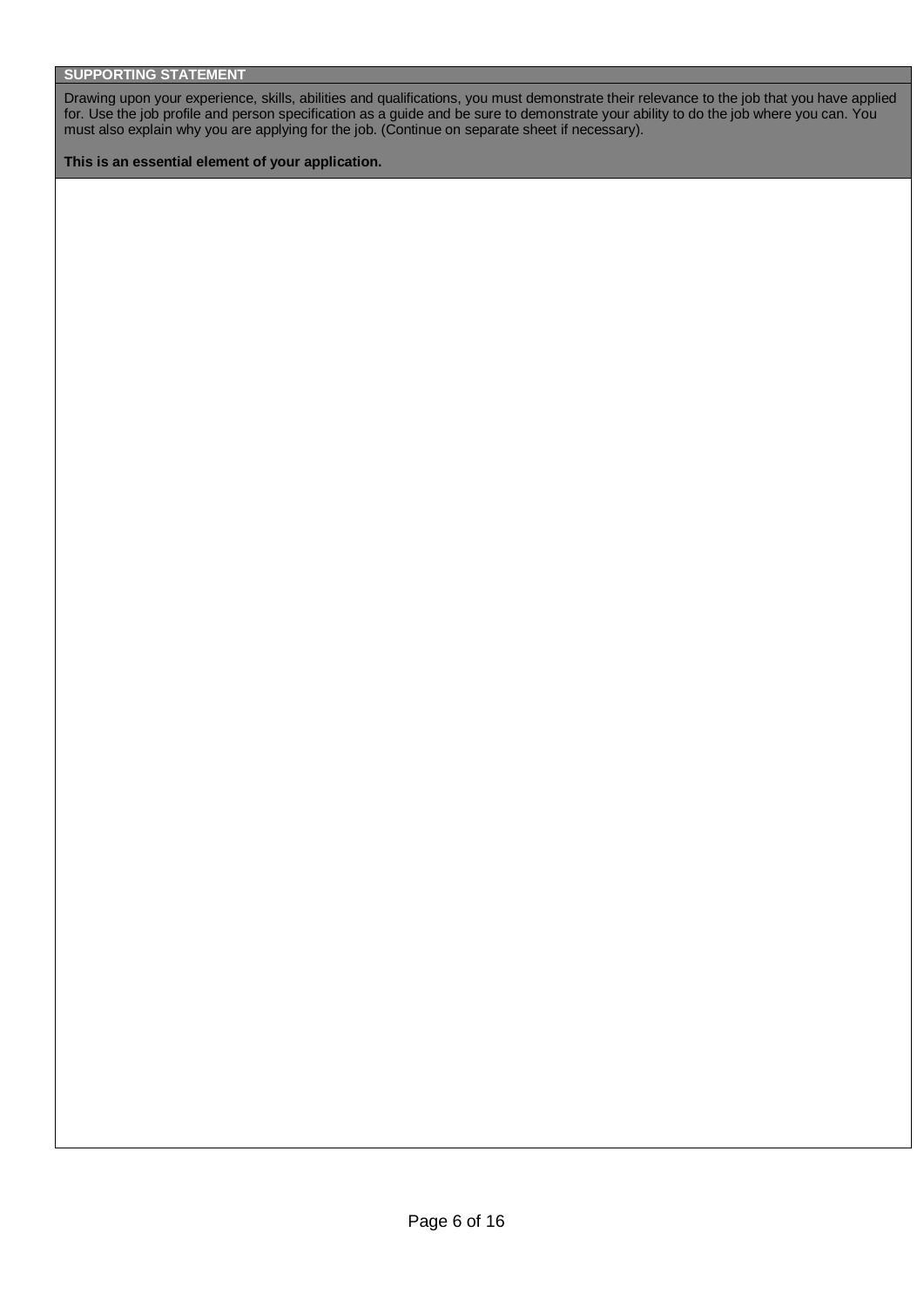## **REFERENCES**

| Depending upon post, please give details below of at least two people who can provide information that will confirm your<br>suitability for this post. One person <b>must be your current or most recent employer</b> . Please note that for certain posts the<br>Council reserves the right to contact any previous employer and request a reference, in addition to the two detailed below. |
|-----------------------------------------------------------------------------------------------------------------------------------------------------------------------------------------------------------------------------------------------------------------------------------------------------------------------------------------------------------------------------------------------|
| References will not be accepted from relatives or people writing in the capacity of friends. References will be taken up prior to<br>interview. Please refer to quidance notes for further instructions.                                                                                                                                                                                      |

| <b>Current/Most Recent Employer</b> |           |  |
|-------------------------------------|-----------|--|
| Name                                |           |  |
| Position                            |           |  |
| Relationship                        |           |  |
| Address                             |           |  |
| Postcode                            | Telephone |  |
| <b>Email Address</b>                |           |  |
| <b>Previous Employer</b>            |           |  |
| Name                                |           |  |
| Position                            |           |  |
| Relationship                        |           |  |
| Address                             |           |  |
| Postcode                            | Telephone |  |
| <b>Email Address</b>                |           |  |
|                                     |           |  |
| <b>Previous Employer</b>            |           |  |
| Name                                |           |  |
| Position                            |           |  |
| Relationship                        |           |  |
| Address                             |           |  |
| Postcode                            | Telephone |  |
| <b>Email Address</b>                |           |  |
| <b>Previous Employer</b>            |           |  |
| Name                                |           |  |
| Position                            |           |  |
| Relationship                        |           |  |
|                                     |           |  |
| Address                             |           |  |
| Postcode                            | Telephone |  |
| <b>Email Address</b>                |           |  |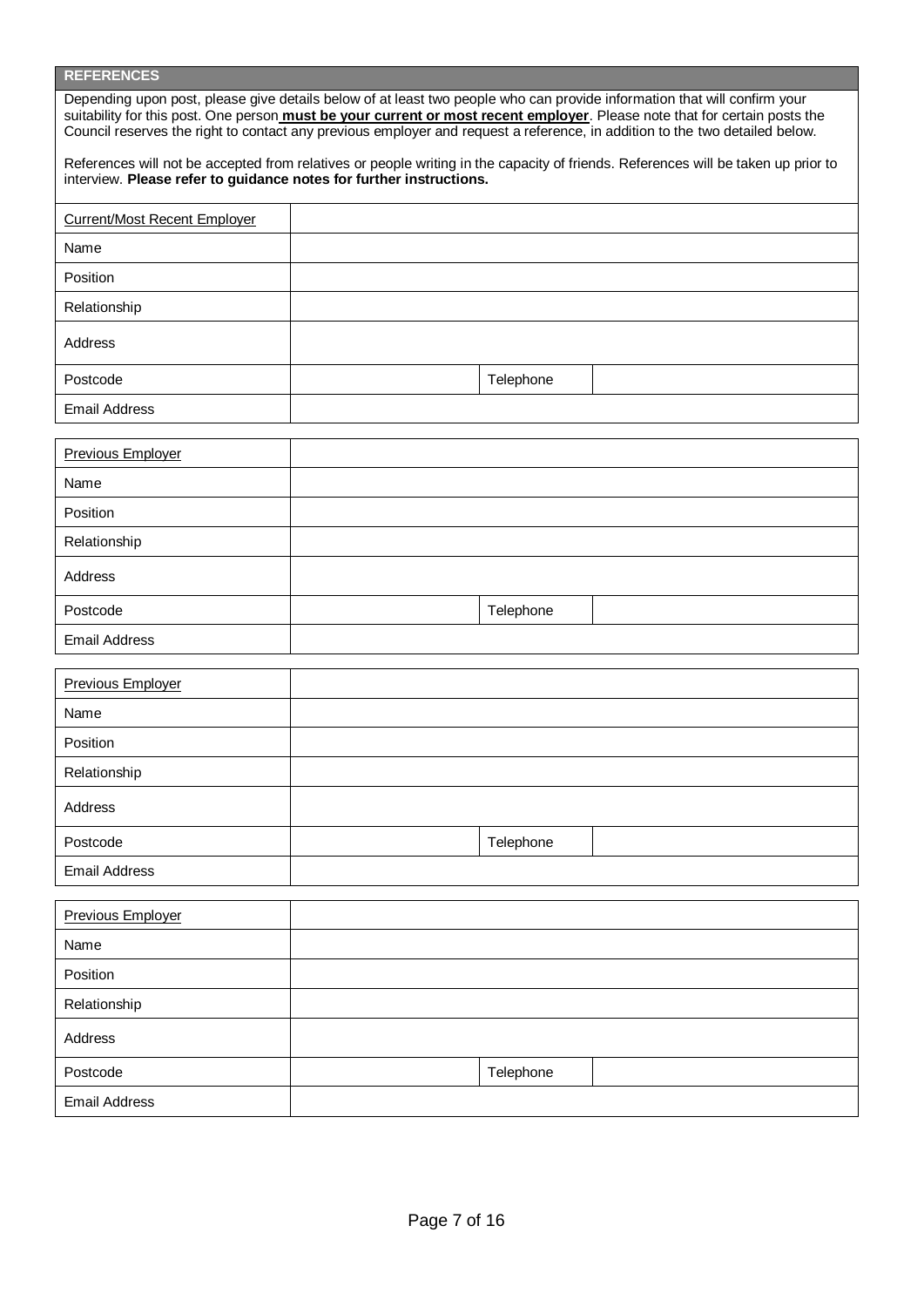## **IMMIGRATION, ASYLUM AND NATIONALITY ACT 2006**

Under the Immigration, Asylum and Nationality Act 2006, we can only offer you a job if you have the right to live and work in the United Kingdom. You will therefore be requested to produce appropriate documentation.

| Are you legally entitled to live and work in the United Kingdom and able to produce | $\Box$ Yes $\Box$ No |  |
|-------------------------------------------------------------------------------------|----------------------|--|
| appropriate documentation at interview?                                             |                      |  |

#### **DISCLOSURE OF CRIMINAL CONVICTIONS**

All posts involving direct contact with children are exempt from the Rehabilitation of Offenders Act 1974. However, amendments to the Exceptions Order 1975 (2013 and 2020) provides that when applying for certain jobs and activities, certain convictions and cautions are considered 'protected'. This means that they do not need to be disclosed to employers, and if they are disclosed, employers cannot take them into account. Guidance about whether a conviction or caution should be disclosed can be found on the Ministry of Justice website or by going to https://www.gov.uk/government/collections/dbs-filtering-quidance

Shortlisted candidates will be asked to provide details of all unspent convictions and those that would not be filtered, prior to the date of the interview. You may be asked for further information about your criminal history during the recruitment process. If your application is successful, this self-disclosure information will be checked against information from the Disclosure and Barring Service before your appointment is confirmed.

A conviction will not necessarily bar you from obtaining employment. However, failure to disclose any criminal convictions, in the event of your employment, **may result in disciplinary action or dismissal without notice.**

#### **SAFEGUARDING STATEMENT**

| In accordance with the Disclosure and Barring Scheme, you are committing a criminal offence by knowingly engaging in regulated<br>employment, (i.e. working with children or vulnerable adults) if you have been barred from working with children or vulnerable<br>adults. |
|-----------------------------------------------------------------------------------------------------------------------------------------------------------------------------------------------------------------------------------------------------------------------------|
| Are you currently barred from working with children or vulnerable adults?                                                                                                                                                                                                   |
| Yes<br>No                                                                                                                                                                                                                                                                   |
| Are you subject to any sanctions imposed by a regulated body e.g. Teacher Prohibition Order or have any other action pending<br>against you?                                                                                                                                |
| Yes<br>No                                                                                                                                                                                                                                                                   |
| If you have answered YES to either of the above questions, you are required to enclose details in a sealed envelope of the<br>reasons for you being barred, sanction being imposed or action pending.                                                                       |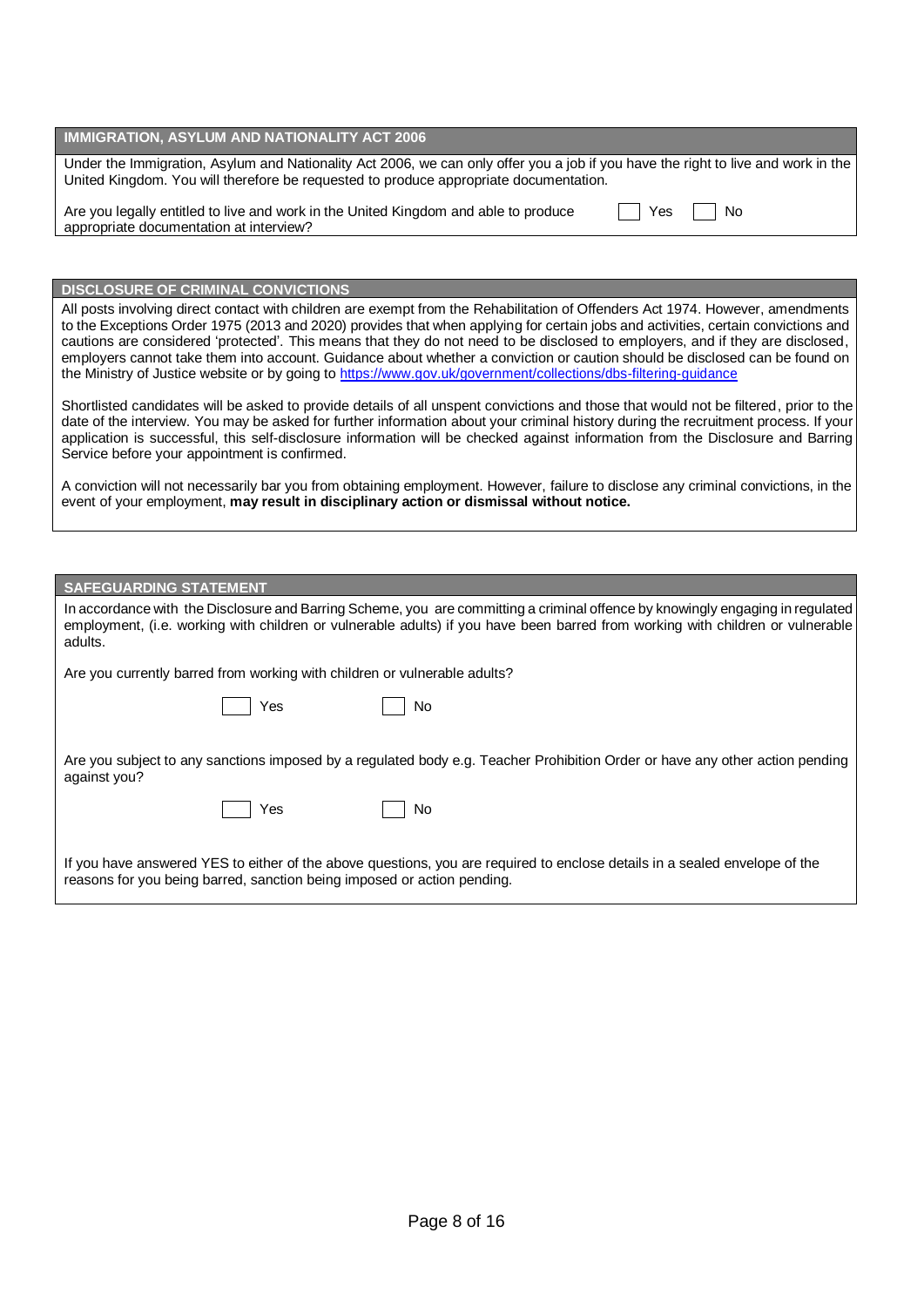| <b>FURTHER INFORMATION</b>                                                                                                                                                                                                                  |                  |  |  |  |  |  |
|---------------------------------------------------------------------------------------------------------------------------------------------------------------------------------------------------------------------------------------------|------------------|--|--|--|--|--|
| If you are applying for a post which is open to job share, please indicate how you wish to work by ticking one of the following<br>boxes:                                                                                                   |                  |  |  |  |  |  |
| Full Time only<br>Job Share only<br>Either                                                                                                                                                                                                  |                  |  |  |  |  |  |
| <b>CANVASSING</b><br>All forms of canvassing will automatically disqualify candidates from employment e.g. you must not ask a Councillor or<br>Officer to use their influence to help you gain this job.                                    |                  |  |  |  |  |  |
| Are you related to a Councillor, Officer of the Council, or a School Governor?                                                                                                                                                              | <b>No</b><br>Yes |  |  |  |  |  |
| If yes, please give name                                                                                                                                                                                                                    |                  |  |  |  |  |  |
| Role Held and Location                                                                                                                                                                                                                      |                  |  |  |  |  |  |
| Relationship to you                                                                                                                                                                                                                         |                  |  |  |  |  |  |
| <b>MOBILITY</b><br>If the post you have applied for involves driving duties/ability to travel<br>to different locations, are you able to fulfil these duties?<br>No<br>Yes<br>Note: The person specification will indicate what is required |                  |  |  |  |  |  |
| Do you have a full current driving license?<br>No<br>Yes                                                                                                                                                                                    |                  |  |  |  |  |  |
|                                                                                                                                                                                                                                             |                  |  |  |  |  |  |
|                                                                                                                                                                                                                                             |                  |  |  |  |  |  |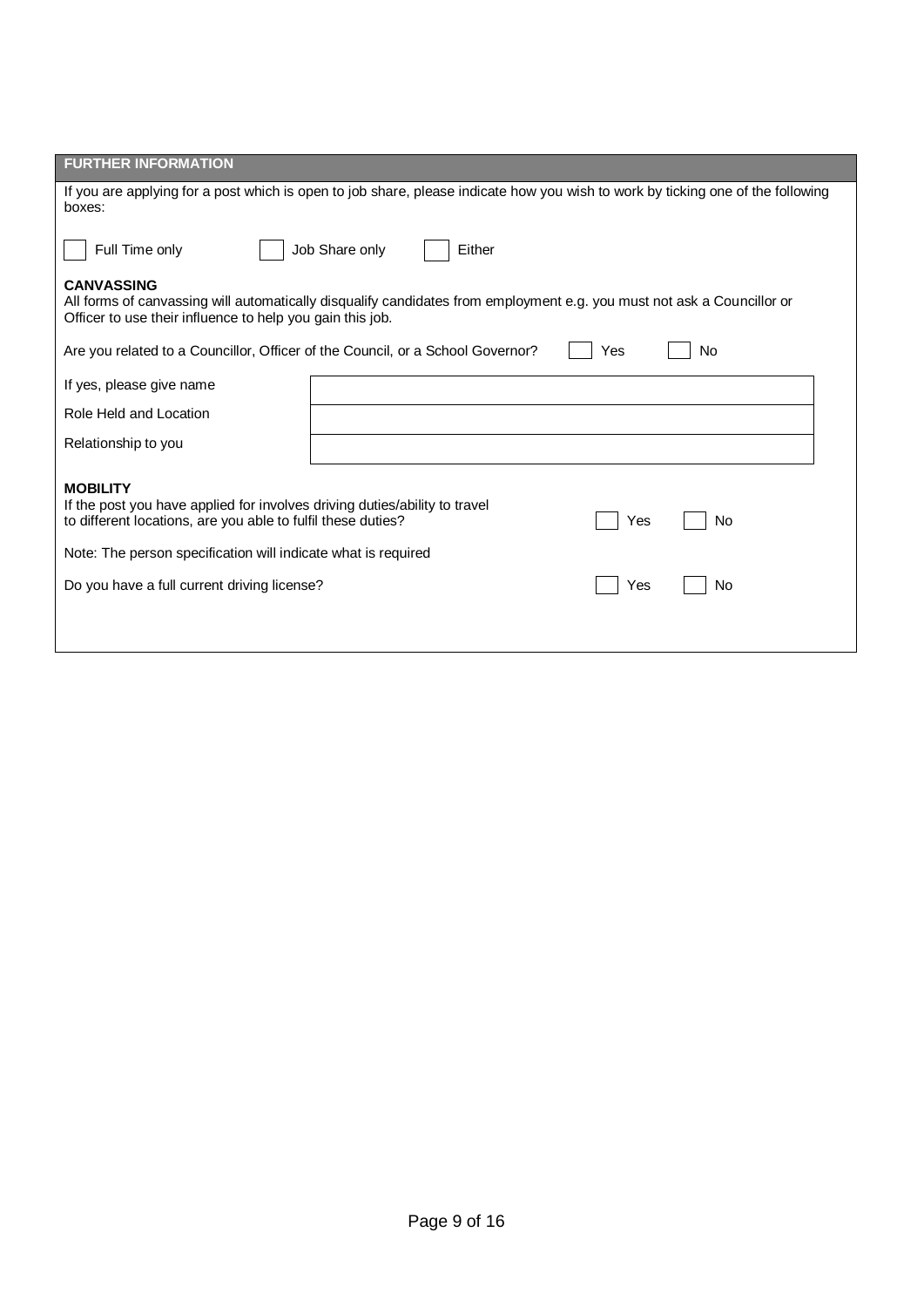## **DECLARATION**

Please sign and date this form to confirm that the details entered are correct.

I certify that the information given on this form is factually correct and without omission to the best of my knowledge. I understand information from this form will be computerized for personnel/employee administration/equal opportunities monitoring purposes in accordance with the Data Protection Act 2018. In addition, in accordance with this Act, this information may also be used for the prevention and detection of fraud and crime.

WARNING: any person appointed to the authority having given false information will be liable to dismissal without **notice.**

| Date |  |  |  |
|------|--|--|--|
|      |  |  |  |

#### **APPLICATION RETURN DETAILS**

The completed application form should be returned to:

## **PRIVACY NOTICE**

We collect and use information about you so that we can ensure candidates fulfil the conditions of eligibility for appointment as a senior leader, also for fulfilling Milton Keynes Council's statutory responsibility around recruitment.

Full details about how we use this data and the rights you have around this can be found at:

<https://www.milton-keynes.gov.uk/jobs-careers/candidate-zone-interview-guide-and-useful-links>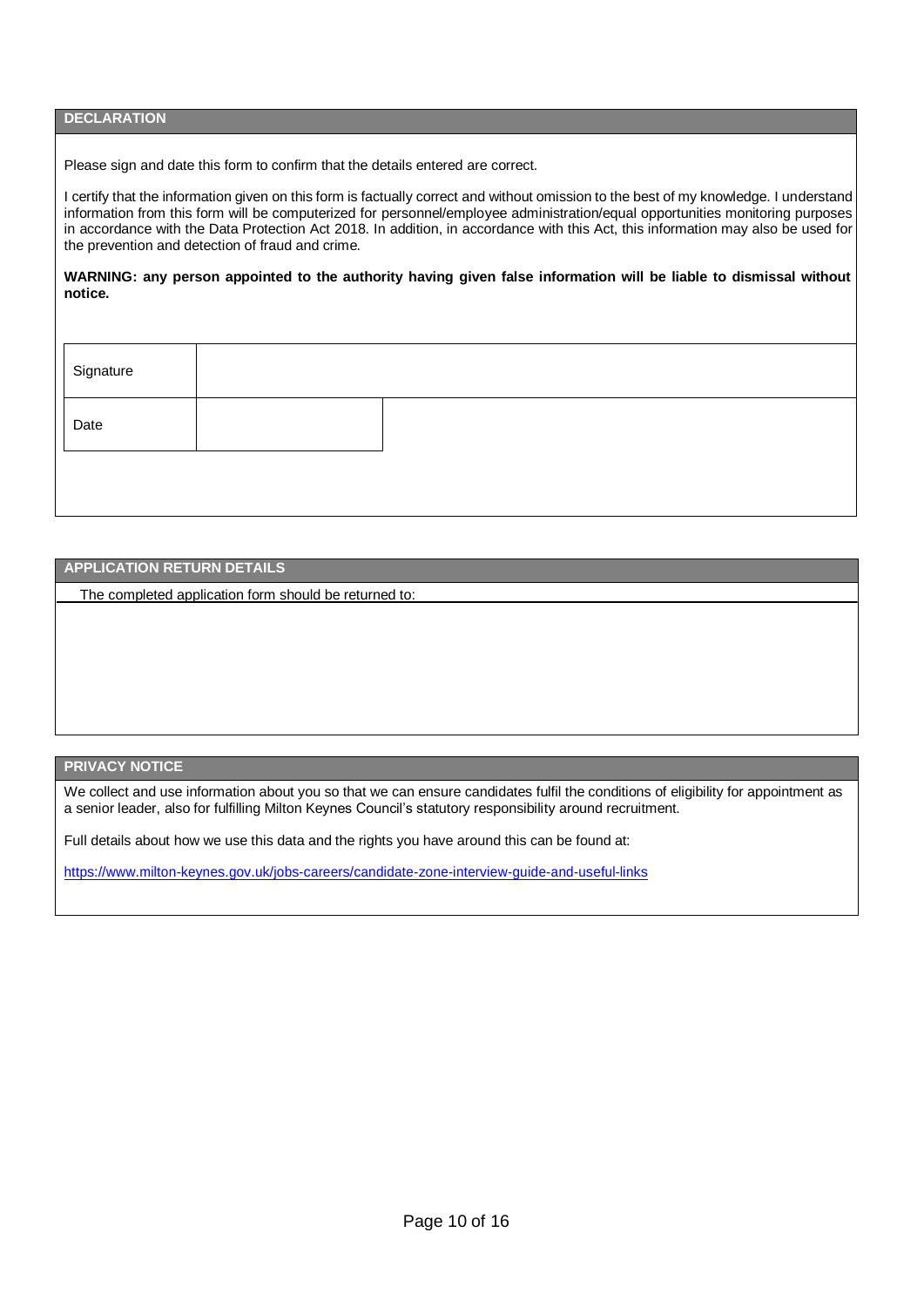| FOR OFFICE USE ONLY                |                                                            |                                                           |
|------------------------------------|------------------------------------------------------------|-----------------------------------------------------------|
| Reason for selection/non-selection | Shortlisting Stage<br>Interview Stage<br>Appointment Stage | Yes<br>No Reject<br>Refused Offer<br>Accepted<br>Accepted |
| Reason, give details               |                                                            |                                                           |
|                                    |                                                            |                                                           |
|                                    |                                                            |                                                           |
|                                    |                                                            |                                                           |
|                                    |                                                            |                                                           |
|                                    |                                                            |                                                           |
|                                    |                                                            |                                                           |
|                                    |                                                            |                                                           |
|                                    |                                                            |                                                           |
|                                    |                                                            |                                                           |
|                                    |                                                            |                                                           |
|                                    |                                                            |                                                           |
|                                    |                                                            |                                                           |
|                                    |                                                            |                                                           |
|                                    |                                                            |                                                           |
|                                    |                                                            |                                                           |
|                                    |                                                            |                                                           |
|                                    |                                                            |                                                           |
|                                    |                                                            |                                                           |
|                                    |                                                            |                                                           |
|                                    |                                                            |                                                           |
|                                    |                                                            |                                                           |
|                                    |                                                            |                                                           |
|                                    |                                                            |                                                           |
|                                    |                                                            |                                                           |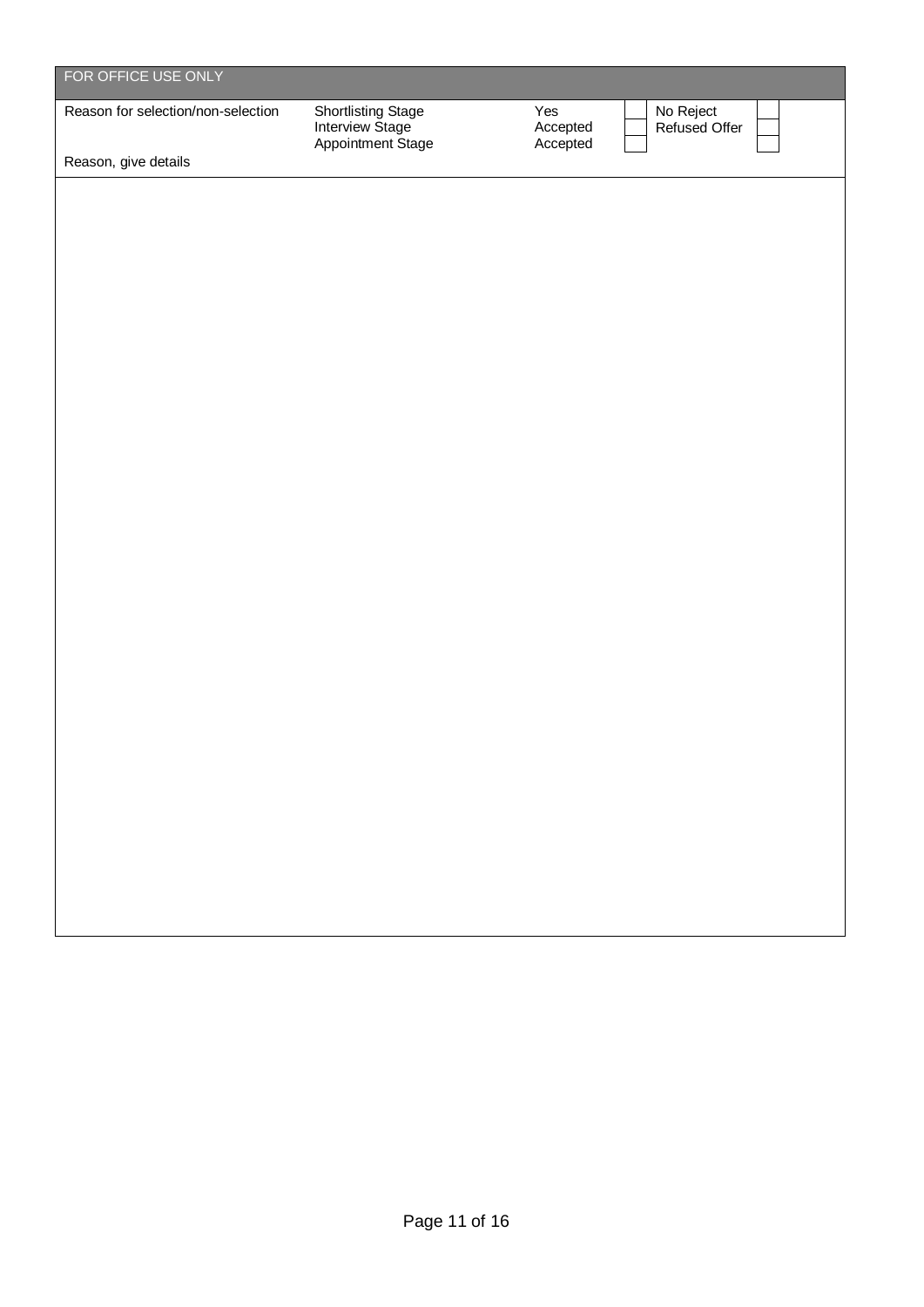

## **EQUALITIES MONITORING FORM**

Milton Keynes Council is committed to being an equal opportunities employer. The Council does not discriminate on the basis of race, religion or belief, colour, sex or sexual orientation, gender reassignment, age, physical or mental disability, marital status and civil partnership, nationality, ethnic or national origin. All matters related to employment are decided on the basis of qualifications, ability and business needs.

This monitoring information section will not be kept with your application form and will not be used for selection purposes. It will only be used for statistical monitoring purposes to ensure all applicants receive the same consideration **and are treated fairly when applying for jobs.**

Please complete the Equal Opportunities Monitoring form to enable us to monitor the effectiveness of our equal opportunities policy in regard to our applicants.

#### Information will be treated in the strictest confidence and used only for monitoring purposes and will not form part of the **recruitment decision process.**

Data is collected in accordance with the requirements of the Data Protection Act and Code of Practice issued by the Chartered Institute of Personnel and Development.

*Please tick the following boxes, as appropriate*

| Gender        | `am | Male | Female | Transgender | Do not wish to disclose |
|---------------|-----|------|--------|-------------|-------------------------|
| Date of Birth |     |      |        |             |                         |

#### **Ethnic Origin**

Ethnic origin is not usually a matter of nationality, place of birth or citizenship. It is about colour and broad ethnic group. UK citizens can belong to any of the groups indicated. The codes are the agreed 2001 Census codes.

| (a) | White                                                             | <b>British</b><br>Irish<br>Other                                                                      |  |
|-----|-------------------------------------------------------------------|-------------------------------------------------------------------------------------------------------|--|
| (b) | Mixed                                                             | White and Black Caribbean<br>White and Black African<br>White and Asian<br>Any other mixed background |  |
|     | (c) Asian or Asian British                                        | Indian<br>Pakistani<br>Bangladeshi<br>Any other Asian background<br>from within (c)                   |  |
| (d) | <b>Black or Black British</b>                                     | Caribbean<br>African<br>Any other Black background<br>from within (d)                                 |  |
| (e) | Other ethnic groups                                               | Chinese<br>Any other ethnic group<br><b>Not Stated</b>                                                |  |
|     | <b>Marital status</b><br>Single<br>Married<br>Widowed<br>Divorced | Separated<br>Co habiting<br>Civil Partnership<br>Prefer not to say                                    |  |

Page 12 of 16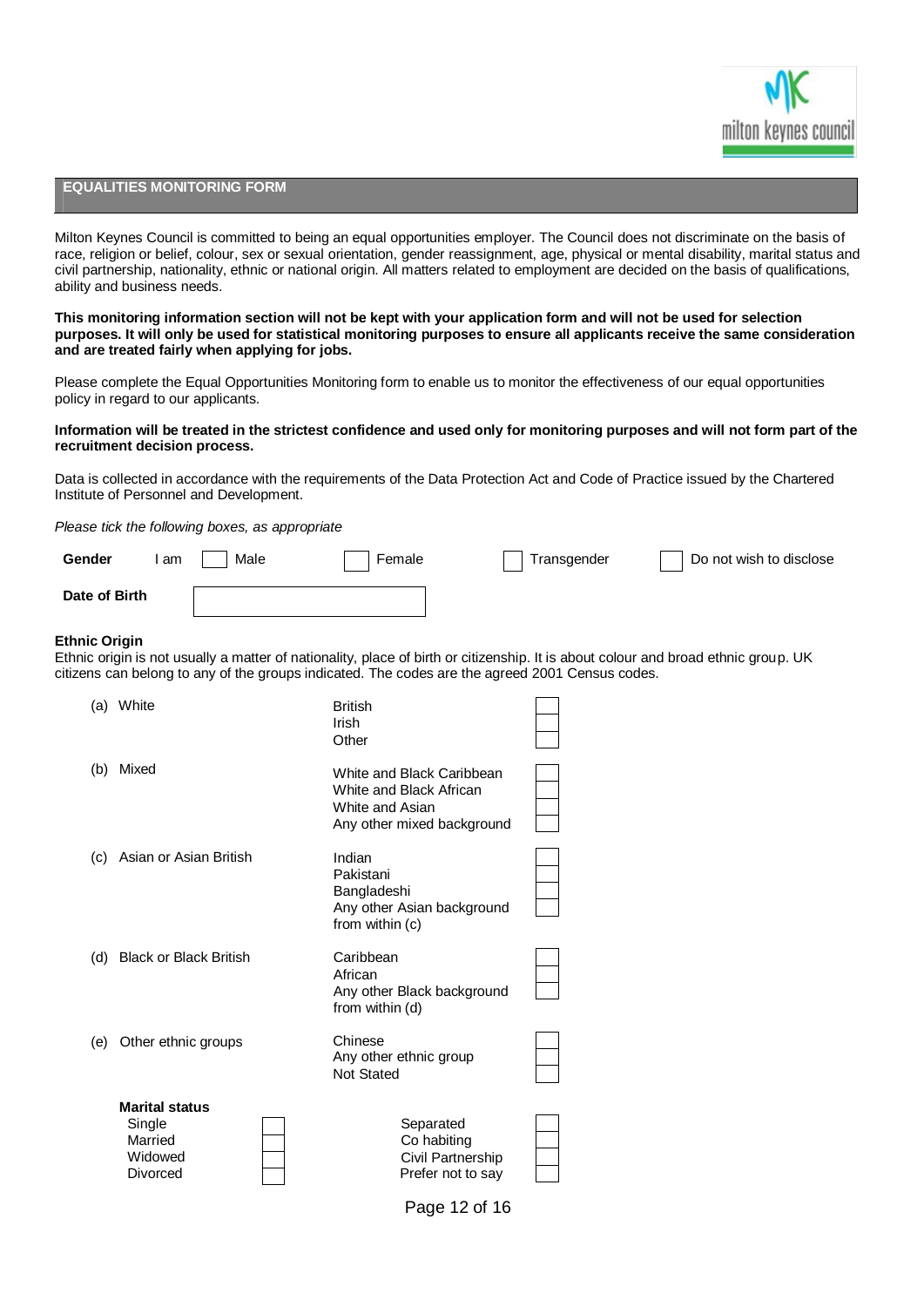| <b>Sexual Orientation</b>                                                                                                                                                                                                                                                                                                                                                                                                                       |
|-------------------------------------------------------------------------------------------------------------------------------------------------------------------------------------------------------------------------------------------------------------------------------------------------------------------------------------------------------------------------------------------------------------------------------------------------|
| Monitoring is voluntary but it will allow the Council to evaluate whether equality of opportunity and outcomes exists for staff. Just like<br>everyone else, Lesbian Gay or Bisexual staff should be protected from harassment and discrimination. Only by asking staff about<br>their sexual orientation can we measure the progress we are making to tackle inequalities or be confident that unintentional<br>discrimination is not arising. |
| What is your sexual orientation?                                                                                                                                                                                                                                                                                                                                                                                                                |
| Heterosexual/straight<br>Bisexual<br>Gay man<br>Other<br>Gay Woman/lesbian<br>Prefer not to say<br>Transgender                                                                                                                                                                                                                                                                                                                                  |
| <b>Religion</b>                                                                                                                                                                                                                                                                                                                                                                                                                                 |
| This question is voluntary, but it will help the Council improve its equalities and diversity objectives, and ultimately its services.                                                                                                                                                                                                                                                                                                          |
| What is your religion?                                                                                                                                                                                                                                                                                                                                                                                                                          |
| Jewish<br>No Religion<br>Christian (all denominations)<br>Muslim<br><b>Buddhist</b><br>Sikh<br>Hindu<br>Prefer not to say                                                                                                                                                                                                                                                                                                                       |
|                                                                                                                                                                                                                                                                                                                                                                                                                                                 |
|                                                                                                                                                                                                                                                                                                                                                                                                                                                 |
| <b>DISABILITIES DISCLOSURE STATEMENT</b>                                                                                                                                                                                                                                                                                                                                                                                                        |
| Milton Keynes Council is committed to providing a service that is inclusive of diversity and equality. In order for us<br>to provide such a service, we require you to complete the following declaration relating to disabilities. If you do not consider<br>yourself to have a disability, please tick the box at the bottom of the page.                                                                                                     |
| The Council has a duty under the Equality Act 2010 to make "reasonable adjustments" for people with disabilities who want to<br>work for the Council or access our services. To do this it is important that you let us know if you have a disability so we can<br>make reasonable adjustments, for example at the interview/selection process.                                                                                                 |
| In order to make adjustments, some information regarding your disability may have to be disclosed to various members of staff.<br>No information will be passed on unless it is relevant to making reasonable adjustments.                                                                                                                                                                                                                      |
| You can request that no information about your disability be passed on, or you can request that information is restricted to<br>certain people. However, you should be aware that this could restrict the types of adjustments that can be made.                                                                                                                                                                                                |
| You should also be aware that even if you have stated that you do not wish information to be passed on, in certain instances<br>relating to health and safety, emergency evacuation or public policy there may be a need to do so.                                                                                                                                                                                                              |
| Yes<br><b>No</b><br>Do you have a disability?                                                                                                                                                                                                                                                                                                                                                                                                   |
| No<br>Yes<br>Restricted<br>I agree to information regarding my disability to be passed on:                                                                                                                                                                                                                                                                                                                                                      |
| If you have ticked "Restricted", please identify to whom you agree the information can be passed:                                                                                                                                                                                                                                                                                                                                               |
|                                                                                                                                                                                                                                                                                                                                                                                                                                                 |
| Thank you for taking the time to complete this form.                                                                                                                                                                                                                                                                                                                                                                                            |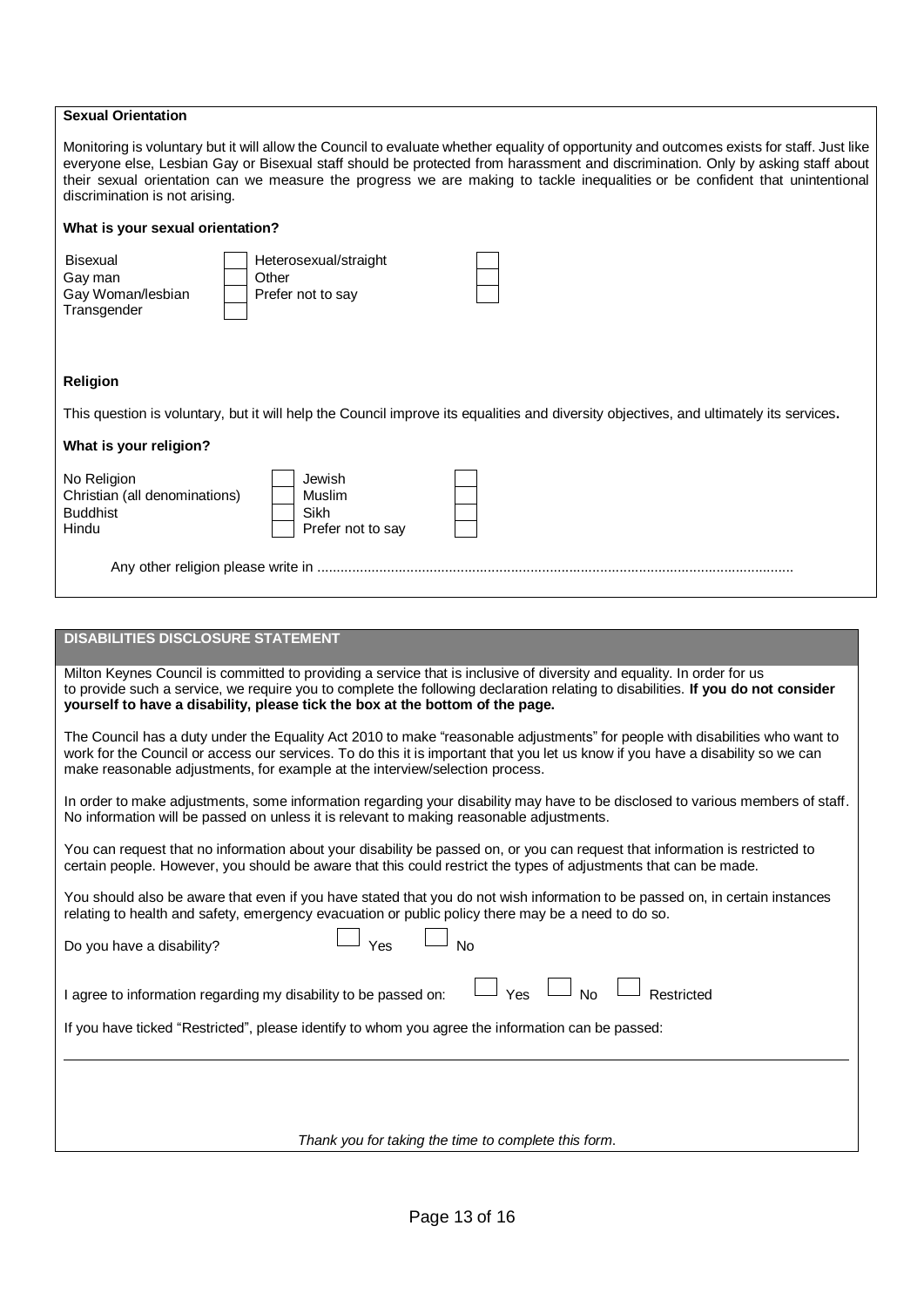

# **Self-Disclosure Form**

**Only** return this disclosure form to the school **if you have been shortlisted**. It must arrive **at least two days prior** to interview. If we have not received this, we reserve the right to withdraw the offer of interview.

| <b>POST APPLIED FOR:</b> | $D = 0$<br>udle. |
|--------------------------|------------------|
|                          |                  |

| Surname:               |                                  | Previous name(s) (if any): |                                                                   |               |
|------------------------|----------------------------------|----------------------------|-------------------------------------------------------------------|---------------|
| Forename(s):           |                                  | Preferred title:           |                                                                   | Date of birth |
| National Insurance No: | Teacher Ref. No (if applicable): |                            | Date of recognition as qualified<br>teacher, QTS (if applicable): |               |

# *Milton Keynes Council and our school are committed to safeguarding and promoting the welfare of children and we expect all staff to share this commitment. This post is exempt from the Rehabilitation of Offenders Act 1974; pre-employment checks will be carried out; references will be sought and successful candidates will be subject to an enhanced DBS check and otherrelevant checks with statutory bodies.*

We comply with the Disclosure & Barring Service (DBS) code of practice and have a written policy on the recruitment of ex-offenders, both of which are available on request. As you have been shortlisted, you are required to declare any relevant convictions, adult cautions or other matters which may affect your suitability to work with children. As a result of amendments to the Rehabilitation of Offenders Act 1974 (exceptions order 1975) in 2013 and 2020, some minor offences are now protected (filtered) and should not be disclosed to potential employers, and employers cannot take these offences into account.

Please read the information [here](https://www.gov.uk/government/collections/dbs-filtering-guidance) before answering the following questions. If you are unsure whether you need to disclose criminal information, you should seek legal advice, or you may wish to contact Nacro or Unlock for impartial advice. There is more information on filtering and protected offences on the Ministry of Justice website.

**Nacro** - [https://www.nacro.org.uk/criminal-record-support-service/ e](https://www.nacro.org.uk/criminal-record-support-service/)mail [helpline@nacro.org.uk](mailto:helpline@nacro.org.uk) or phone 0300 123 1999

**Unlock** – <http://hub.unlock.org.uk/contact/> phone 01634 247350 or text 07824 113848

| 1. Do you have any convictions or adult cautions that are unspent? Yes / No           |
|---------------------------------------------------------------------------------------|
| If yes, please provide details here:                                                  |
| 2. Do you have any other cautions or convictions that would not be filtered? Yes / No |
| If yes, please provide details here:                                                  |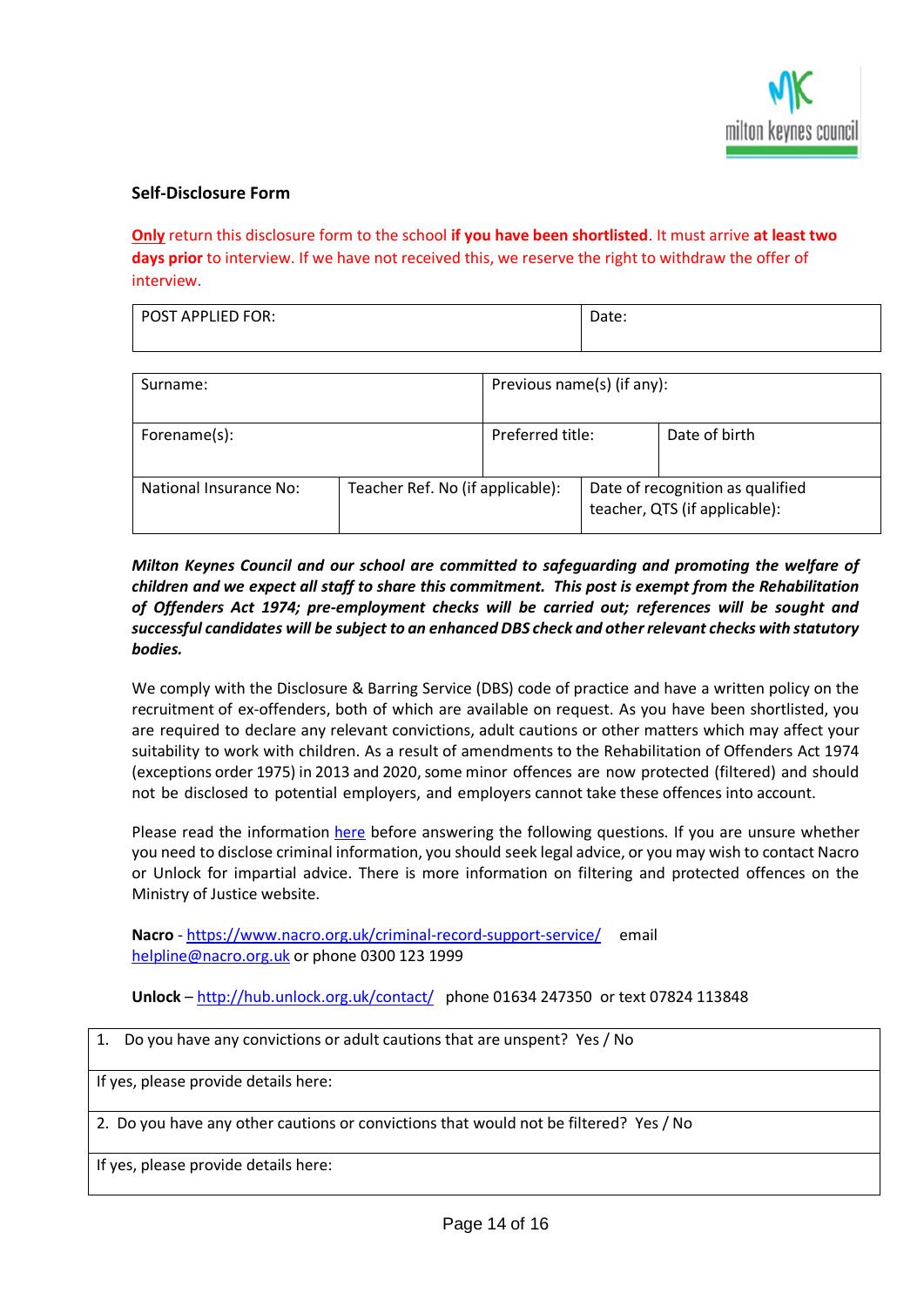(Only ask if you are recruiting for a post working in regulated activity with children)

3. Are you included on the DBS children's barred list? Yes / No

If yes, please provide details here:

Only ask if you are recruiting for a post working in regulated activity with adults over the age of 18 years) 4. Are you included on the DBS adult barred list? Yes / No

If yes, please provide details here:

(Teaching posts only)

5. Are you, or have you ever been, prohibited from teaching by the TRA or sanctioned by the GTCE? Yes / No / Not applicable

If yes, please provide details here:

\*Management posts in independent schools / academies only

6. Have you been prohibited from management of an independent school (s128)? Yes / No / Not applicable

If yes, please provide details here:

7. Have you lived or worked outside the UK for more than 3 months in the last 5 years? Yes / No

\* This will need to be amended to reflect your school policy

If yes, please provide details here:

8. Are you subject to any sanctions relating to work with children in any country outside the UK? Yes / No

If yes, please provide details here:

9. \*Applicants for posts in early years or later years childcare (wrap around care) only

The Disqualification under the Childcare Act 2006 Regulations (2018) state that anyone employed to care for children in early years (children under the age of 5) or later years (wrap-around care for children under the age of 8) is disqualified from that work if they meet certain criteria. These criteria include (this is not an exhaustive list):

- $\Box$  Certain serious criminal offences
- $\Box$  Court orders relating to the care of your own child

If yes, please contact us for more information on the regulations.